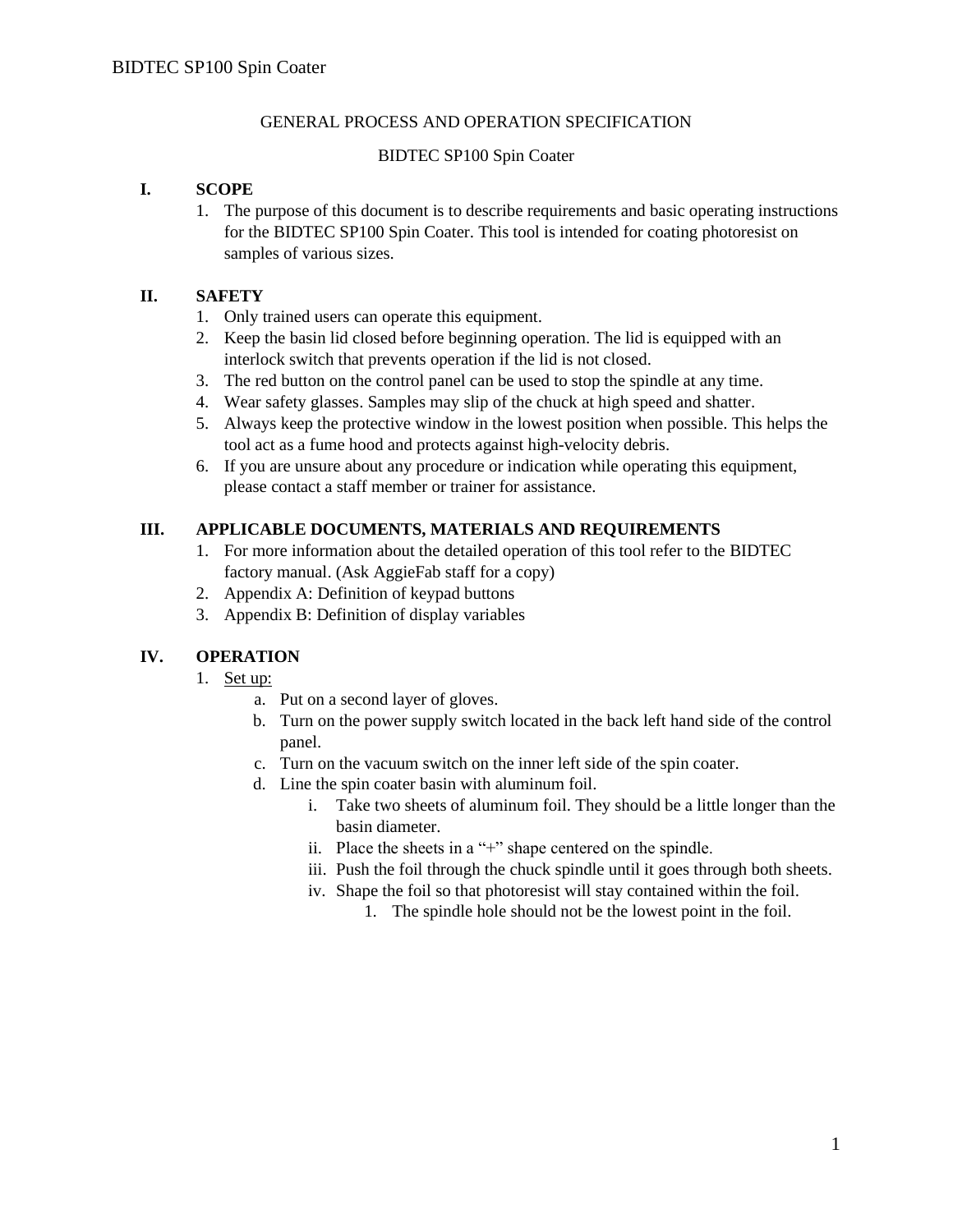

F*igure 1: Covering the entire basin with aluminum foil*

- 2. Place the chuck on the spindle:
	- a. Select a chuck. (Fig 2) Make sure the top O-ring or grooves are just smaller than your sample.
	- b. Place the chuck on the spindle
		- i. Align the D-shaft of the spindle with the D-shaft hole in the chuck.
		- ii. Some chucks have a worn-down flat edge so it may look more rounded than usual.

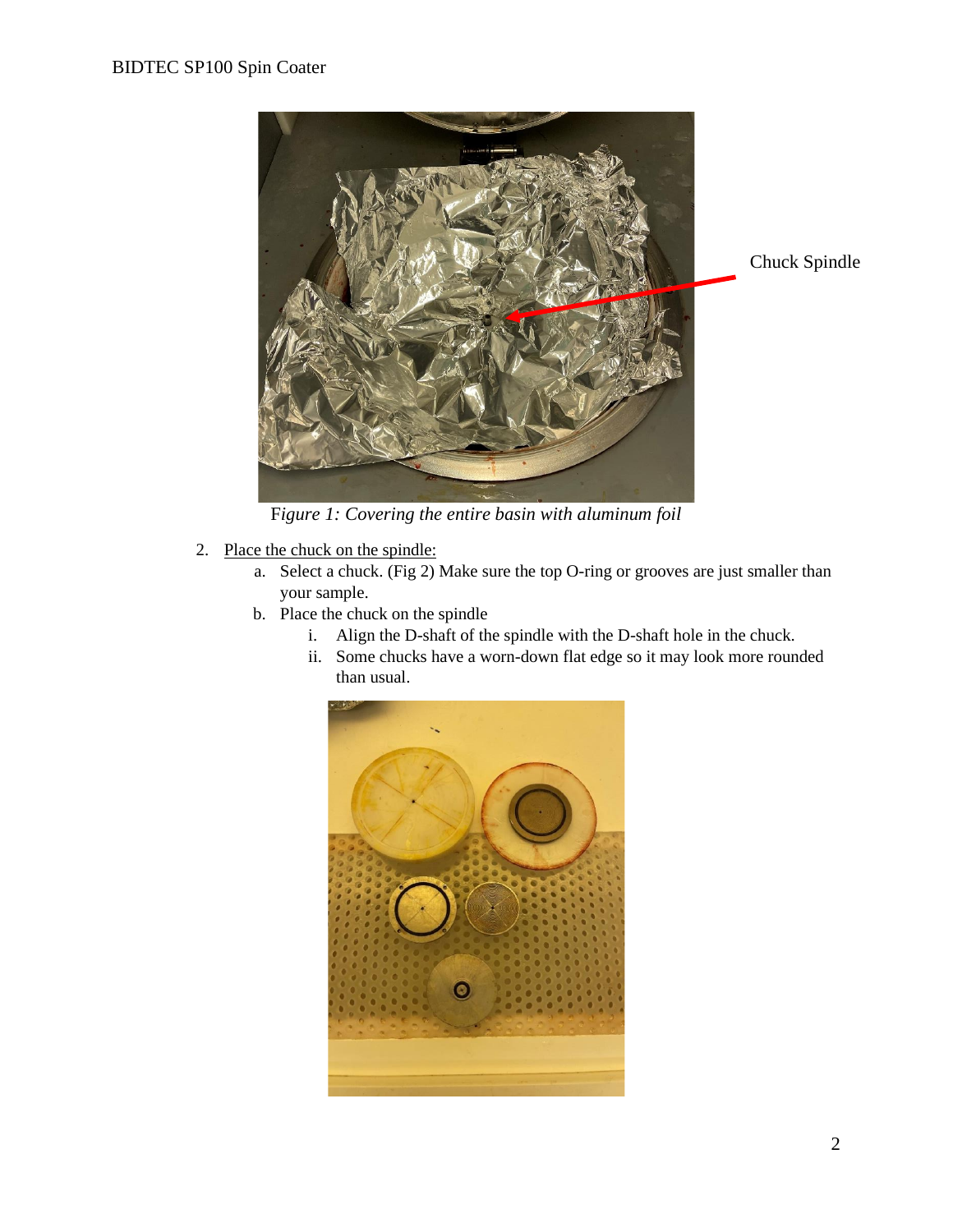*Figure 2: Available wafer chucks. Use a chuck that has O-ring/grooves that are just smaller than your sample.*

- 3. Center sample on the chuck:
	- a. Center your sample on the chuck as best as possible.
	- b. Close the lid and press the green start button to check for any wobbling.
	- c. Press the red "Stop" button and adjust the sample if needed.
	- d. Repeat until the sample is relatively center.
- 4. Prepare photoresist:
	- a. Before applying photoresist to the sample, grab a plastic bag and a pipette from the cabinet under the spin coater.
	- b. Use the pipette to take photoresist from out of the bottle.
		- i. Take photoresist from the middle of the bottle (not on the top surface or bottom of the bottle). This prevents unwanted bubbles from forming.
- 5. Apply photoresist:
	- a. Starting from the center of the sample, slowly apply the photoresist.
		- i. The photoresist should cover most of the sample and be a little away from the edges.
	- b. If the photoresist is concentrated in the center of the sample, streaks will form which will result in an uneven layer of photoresist.
	- c. After applying photoresist, squirt any extra photoresist from the pipette into the aluminum foil surrounding the bowl.
		- i. DO NOT PLACE EXCESS PHOTORESIST BACK INTO THE BOTTLE.
	- d. Wrap the pipette on the corner of the foil or set it on a cleanroom wipe.
	- e. Close the basin lid.



*Figure 3: Wrapped pipette*

- 6. Set Spin Parameters:
	- a. Press "Setup".
	- b. Select the desired recipe number. "1" is usually used, but 0-9 are available.
	- c. Press "1" on the keypad for parameter set up.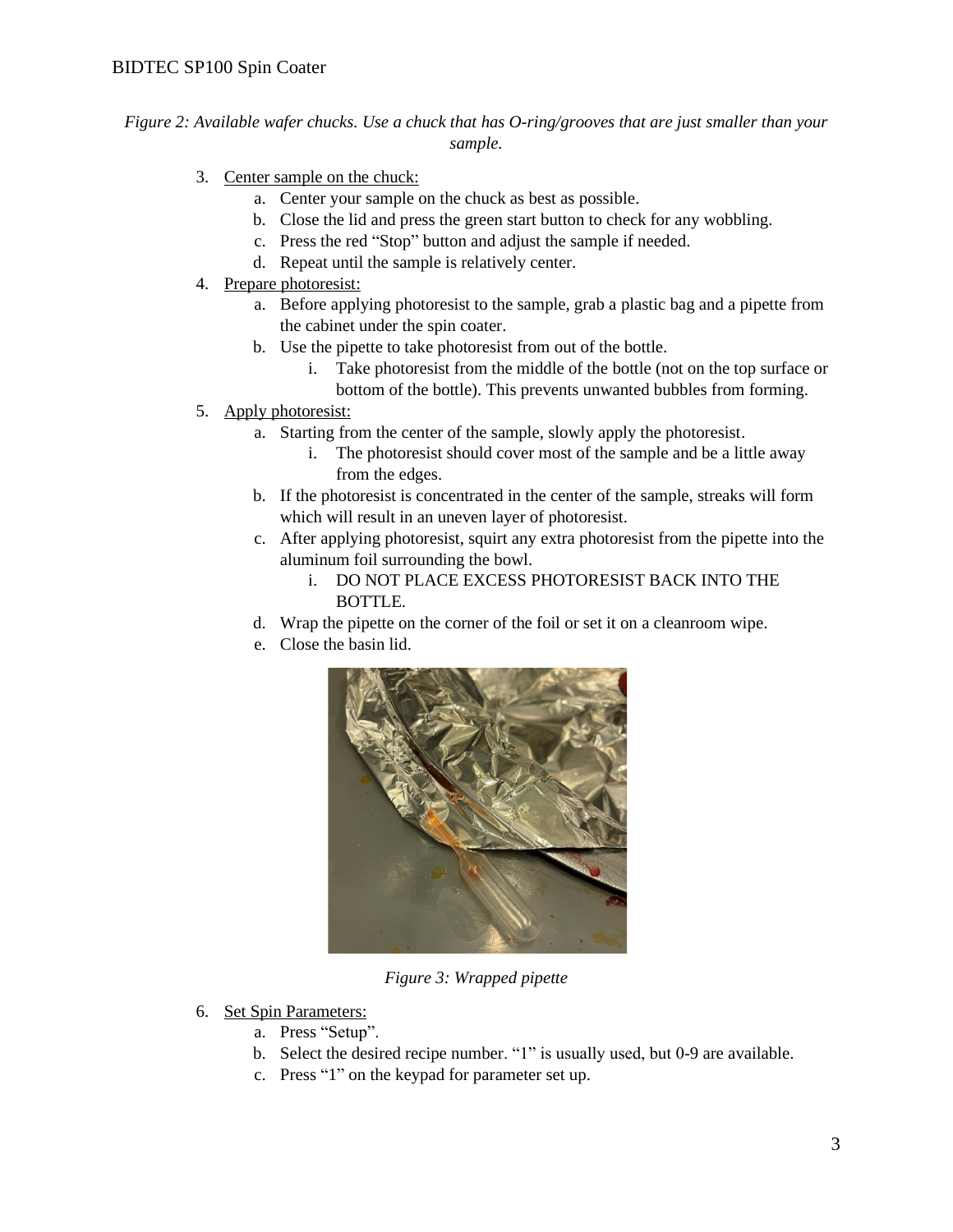- d. Change the spin parameters as needed. After changing each number, press "Enter". If a wrong number is put in press "CLR". To finish either press "ENTER" until you get to the end, or press "END" to get to "WAITING FOR START".
	- i. Enter Speed #1
	- ii. Enter Acceleration rate to reach Speed #1
	- 1. The units are in seconds.
	- iii. Enter Timer #1
		- 1. This the time in seconds it will spin at speed #1
	- iv. Enter Speed #2
	- v. Enter Accel/Decel rate for Speed #2
		- 1. The units are in seconds.
	- vi. Enter Timer #2
		- 1. Note: To bypass Speed #2 and Timer #2, simply set the Speed #2 the same as Speed #1 and Timer #2 to zero.
	- vii. Enter Final Speed
		- 1. Generally, the final speed is zero
	- viii.Enter Accel/Decel speed for Final Speed
		- 1. 5 or 10 seconds is suggested. 0 will make the chuck stop immediately, and the sample may fall off.
	- ix. Enter Final Speed Timer
		- 1. Since the final speed is zero, the final speed timer along with everything after this is generally also zero.
- 7. Run the tool:
	- a. Lower the protective window.
	- b. Press the green "Start" button on the control panel.
		- i. Be ready to hit the red "Stop" button should the sample fall off the chuck as it's spinning.
- 8. Clean up:
	- a. Remove the chuck and place it in the shelf above the basin.
	- b. Place all photoresist contaminated trash (pipettes, cleanroom wipes, etc.) in the aluminum foil.
	- c. Carefully remove and ball up the aluminum foil
		- i. Beginning on the outside edges, curl the aluminum foil inward so that all the photoresist is contained inside.
		- ii. While curling, keep the spindle hole as high as possible to prevent leakage.
		- iii. Don't squeeze the foil ball too hard since it may rupture and/or squirt.
	- d. Place the aluminum foil in the plastic bag.
	- e. Close the basin lid.
	- f. Turn off the vacuum and main power switch.
	- g. Lower the protective window.
	- h. Take off your second layer of gloves and place them in the plastic bag.
	- i. Close the bag and throw it in the trash by the spin coater.